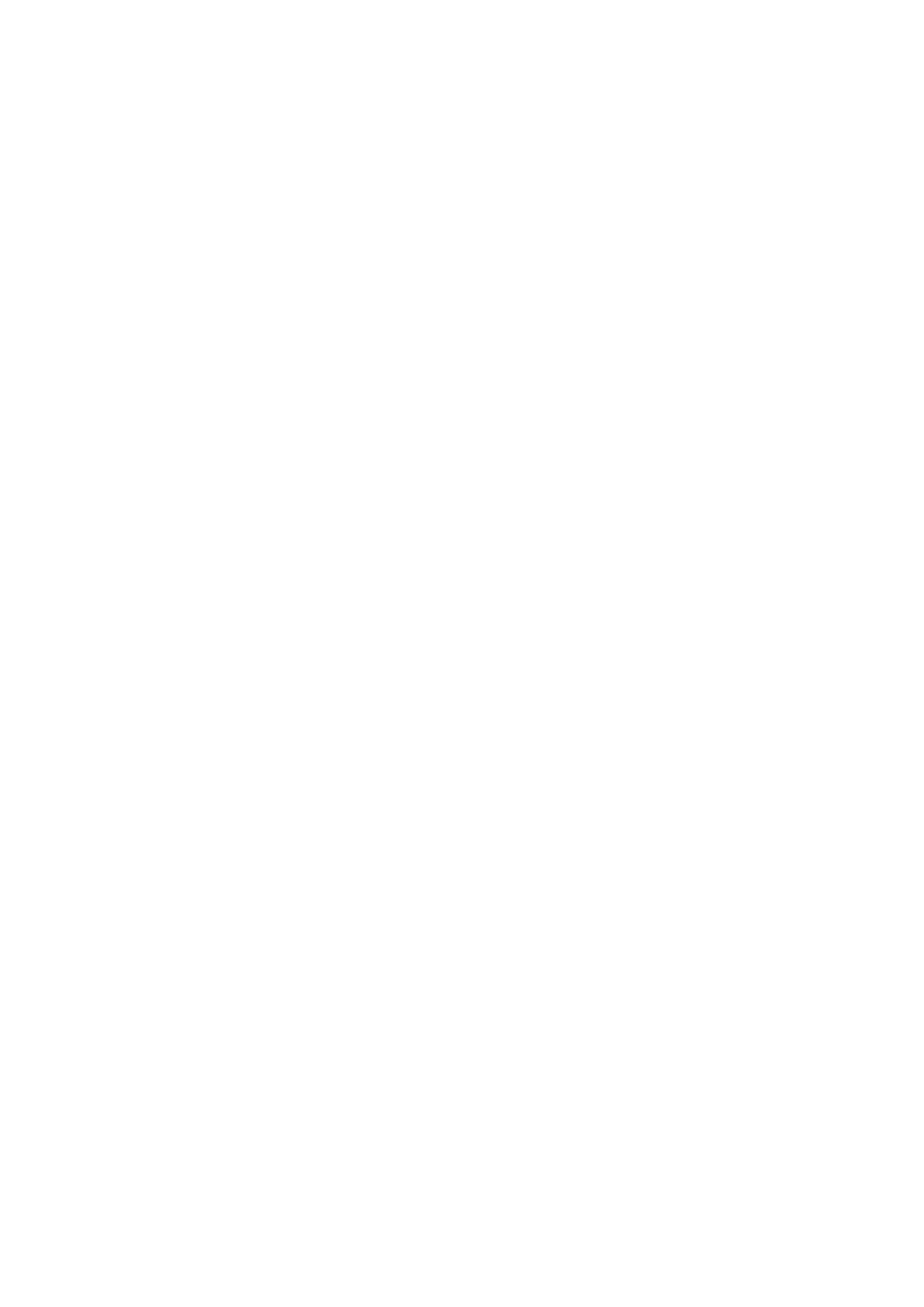<span id="page-2-0"></span>

# **Liquor Amendment Regulation 2009 (No 1)**

**Subordinate Law SL2009-57** 

made under the

**Liquor Act 1975** 

| 1           | <b>Name of regulation</b>                                                                                                                  |
|-------------|--------------------------------------------------------------------------------------------------------------------------------------------|
|             | This regulation is the Liquor Amendment Regulation 2009 (No 1).                                                                            |
| $\mathbf 2$ | <b>Commencement</b>                                                                                                                        |
|             | This regulation commences on the day after its notification day.                                                                           |
|             | The naming and commencement provisions automatically commence on<br><b>Note</b><br>the notification day (see Legislation Act, $s$ 75 (1)). |
| 3           | <b>Legislation amended</b>                                                                                                                 |
|             | This regulation amends the <i>Liquor Regulation 1979</i> .                                                                                 |

J2009-756

Authorised by the ACT Parliamentary Counsel—also accessible at www.legislation.act.gov.au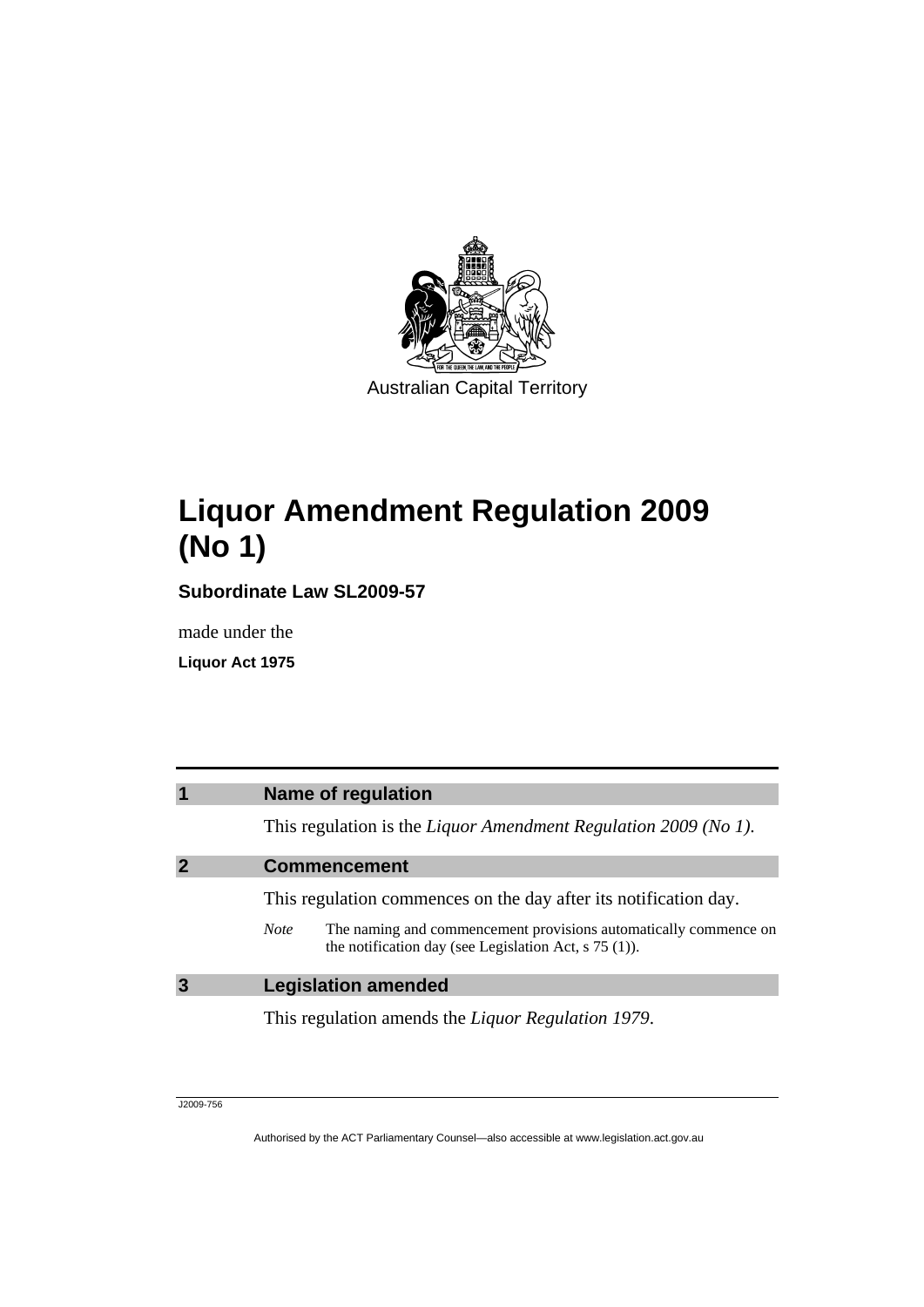#### **4 New section 13**

*insert* 

### **13 Alcohol-free public places—Act, s 139 (6)—Summernats 2010**

- (1) For the Act, section 139 (6), definition of *prescribed public place*, paragraph (c), the public places mentioned in subsection (2) are declared to be public places to which the Act, section 139 applies during the period—
	- (a) beginning at noon on 6 January 2010; and
	- (b) ending at noon on 11 January 2010.
- (2) For subsection (1), the public places are as follows:
	- (a) the Federal Highway;
	- (b) Antill Street between its intersection with the Federal Highway and the entrance to the Australian Heritage Village;
	- (c) Northbourne Avenue north of the southernmost point of its intersection with Macarthur Avenue and Wakefield Avenue;
	- (d) Flemington Road, Lyneham between its intersection with Northbourne Avenue and the northernmost point of its intersection with Randwick Road, Lyneham;
	- (e) Stirling Avenue, Watson between its intersection with Northbourne Avenue and its intersection with Aspinall Street, Watson;
	- (f) Aspinall Street, Watson;
	- (g) Phillip Avenue between its intersection with Northbourne Avenue and its intersection with Innes Street, Watson;
	- (h) Wells Station Road;
	- (i) block 467 in the division of Gungahlin;

page 2 Liquor Amendment Regulation 2009 (No 1)

SL2009-57